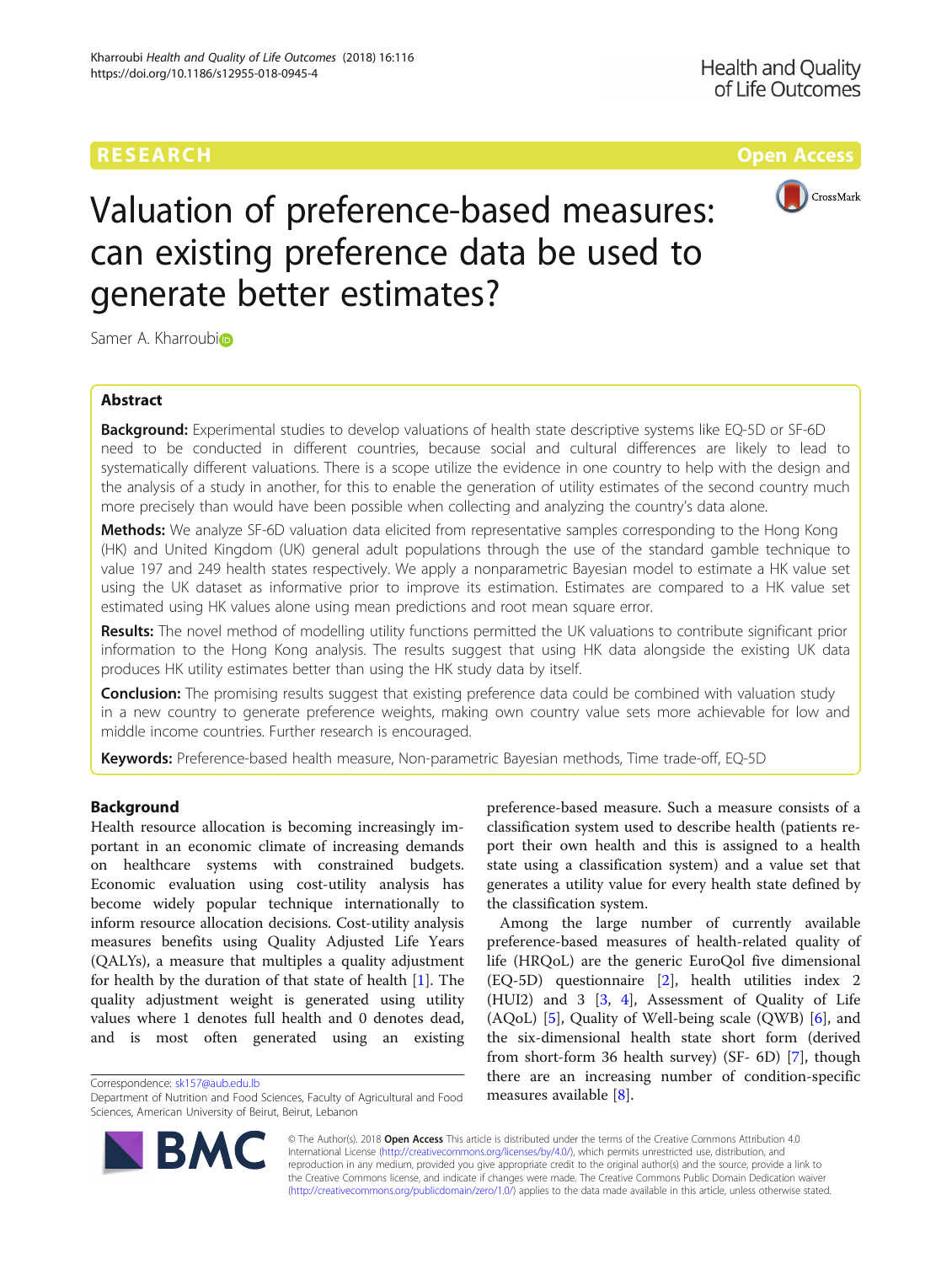There is now an increasing number of datasets of preference data, where preferences have been elicited for the same measure for different countries. Kharroubi et al. [[9\]](#page-12-0) use a novel nonparametric Bayesian approach to model the disparities between the United States (US) and UK which is simpler, better fitting and more appropriate for the data than the previously adopted conventional parametric model of Johnson et al. [[10\]](#page-12-0). Such an approach has also been applied to the joint UK-Hong Kong and UK-Japan SF-6D data set ([[11\]](#page-12-0), [[12](#page-12-0)]). The nonparametric Bayesian model offers a major added advantage as it permits the utilization of findings of country 1 to improve those of country 2, and as such generated utility estimates of the second country will be more precise than would have been the case if that country's data was collected and analyzed on its own.

There are two distinct ways in which such a model may be useful. In the existence of large quantity of data pertaining to two countries, good estimates of population utility functions corresponding to each country can be generated through the analysis of data from each country on its own (using the model of  $[13]$  $[13]$ ) and this is the best option. However, in case where a significant quantity of data is available in one country but limited in another, there is a scope to borrow strength from country 1 in an effort to obtain better population utility estimates for the second country than those generated when analyzing that second country's data on its own.

Recently, Kharroubi [\[14,](#page-12-0) [15](#page-12-0)] developed a modified nonparametric Bayesian statistical method that permits the utilization of evidence from one country as substantial prior information for a study in another, and employed this method in the analysis of a valuation study for EQ-5D in US using the already existing UK data. Crucial assumption underlying this analysis was that preferences of the UK population are in essence the same as those of the US in addition to that both countries have plenty of data. However, different countries have different population compositions, work, cultures and language. These can all impact on the relative values given to different dimensions of health (for example, self-care and anxiety/depression) as well as where on the 1-0 full health-dead scale each health state lies.

The present paper seeks to explore the use of such a model in the context of smaller countries with different cultures. This is explored using a case study for SF-6D HK and UK data, where the health states valued in the HK valuation study are modelled using the already existing UK dataset, and the estimates are compared to the estimates generated modelling HK data alone. It should be noted that this method was used to model the US/ UK data (the Kharroubi et al. [\[14](#page-12-0), [15](#page-12-0)] articles describe this at length), and as such the method given in this article is a replication of that method. Hence, though it

does not present new methodological developments, it further accentuates the key point made in the Kharroubi et al. [[14,](#page-12-0) [15\]](#page-12-0) articles, i.e. the good performance of the new modelling approach.

First, SF-6D valuation surveys along with employed data corresponding to UK and HK are summarized here. Second the Bayesian non-parametric model is described and third the results are presented. Finally, the results are discussed, including limitations and suggestions of possible future outlooks.

## **Methods**

## The SF-6D

The SF-6D includes six health dimensions: physical functioning, role limitation, social functioning, bodily pain, mental health and vitality, each with between four and six levels [[7\]](#page-12-0). Through the selection of one level from each dimension, physical functioning being the first and vitality being the last, an SF-6D health state is defined. Different combinations result in 18,000 possible health states, which are associated with a six-digit descriptor ranging from 111,111 representing full health and 645,655 representing the worst possible state called "the pits".

## The valuation survey and data set  $_{IJK}$

A sample of 249 health states is described through the SF-6D and then valued by a representative sample of the UK population ( $n = 836$ ). Selection methods of respondents along with health states are discussed elsewhere [[7\]](#page-12-0). All the selected respondents have been asked to rank and value six health states according to the McMaster 'ping pong' variant of the standard gamble (SG) technique. Accordingly, each of the five SF-6D health states was valued against the perfect health state and against the "pits" by the respondents. As for the sixth question, it consisted of valuing the "pits" by determining whether they perceived it as worse or better than death by considering one of the following choices: (i) the certain prospect of being in the "pits" state and the uncertain prospect of full health or immediate death; or (ii) the certain prospect of death and the uncertain prospect of full health or the "pits" state  $[16]$  $[16]$ . Negative values were bounded at  $-1$ , and they designate the states value as worse than death [[17](#page-12-0)]. Then, the other 5 health states were chained onto the zero to one scale, where 0 s designates the perceived equivalent to being dead, and 1 corresponds to perfect health [[7\]](#page-12-0). As such, the dependent variables  $(y)$  in the models below correspond to the adjusted SG values.

Of the original 836 respondents, a total of 225 respondents had to be excluded for several reasons. For instance, 130 respondents failed to value the "pits" state; consequently, the corresponding data couldn't be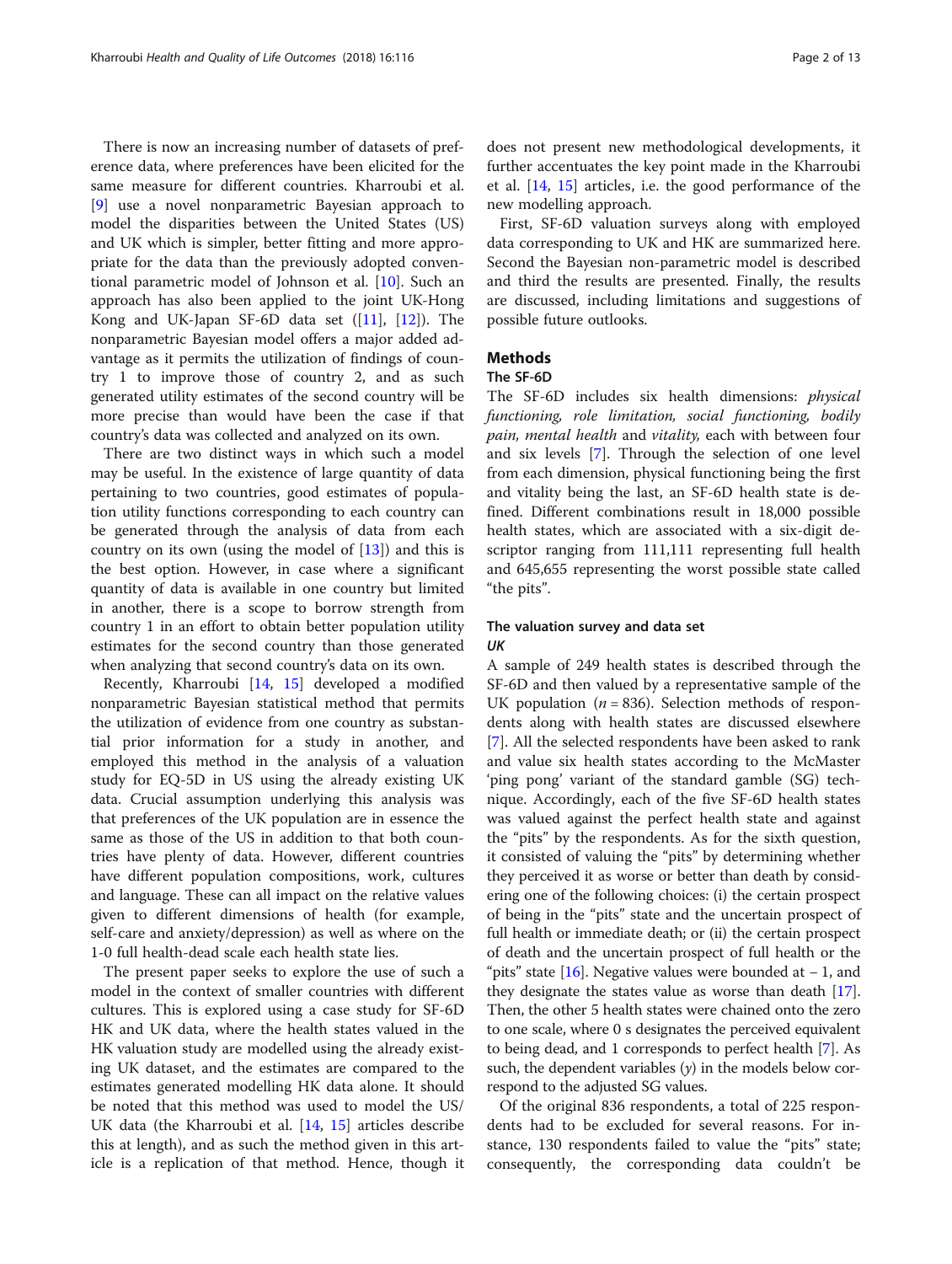<span id="page-2-0"></span>The HK study comprised of a sample of 197 health states (selected according to the UK procedures) which were valued using the same valuation procedures as those in the UK study [\[18\]](#page-12-0). Each respondent was asked to rank and value eight health states, and the interview procedure was modelled on the basis of that in the UK study.

Out of the original 641 respondents, a total of 59 respondents were disqualified from the analysis according to the same exclusion conditions as in the UK study [\[6](#page-12-0)] leaving 582 respondents' data for analysis. Each of the 582 respondents made 8 SG valuations, giving 4596 valuations. Of these, 60 missing health state values were present and so 4596 observed SG valuations across 197 health states were finally included in the analysis. Details pertaining to the valuation of the 197 SF-6D HK health states can be found in [[18\]](#page-12-0).

## Modelling

The modelling approach is described in Kharroubi [\[14](#page-12-0)], where a nonparametric Bayesian model was employed in the modelling of the US EQ-5D dataset using the already existing UK dataset as informative prior. In this article, we follow on from its work to examine whether the adoption of HK health states, while drawing extra information from the UK data, generates better estimation than analyzing the HK sample by itself. The estimates are compared using different prediction criterion, including predicted versus actual mean health states valuations, mean predicted error and root mean square error.

Kharroubi [[14](#page-12-0)] propose the following model

$$
y_{ij} = 1 - \alpha_j \{ 1 - u(\mathbf{x}_{ij}) \} + \varepsilon_{ij}
$$
 (1)

Where, for  $i = 1,2,...,I_j$  and  $j = 1,2,...,J_j$ ,  $x_{ij}$  is the *i*-th health state valued by the respondent  $j$  in the HK experiment,  $y_{ii}$  is the respondent j's time trade-off (TTO) valuation for that health state i,  $\alpha_i$  is a term to allow for individual characteristics of respondent *j* and  $\varepsilon_{ii}$  is a random error term. Let  $t_i$  be a vector of covariates representing individual characteristics of respondent j, Kharroubi [[14](#page-12-0)] propose the following distributions:

$$
\alpha_j \sim LN(t_j^T \gamma, \tau^2)
$$
 and  $\varepsilon_{ij} \sim N(0, \nu^2)$ .

where  $\gamma$  is the vector of coefficients for the covariates and  $\tau^2$  and  $\nu^2$  are further parameters to be estimated.

We next let  $u(x)$  and  $u_{UK}(x)$  be the utility functions for health state x valued in the HK and UK experiments respectively, Kharroubi [\[14](#page-12-0)] then model the prior distribution for  $u(x)$  as multivariate normal with mean defined as

$$
E(u(\mathbf{x})) = E(u_{\mathcal{U}\mathcal{K}}(\mathbf{x})) + \gamma + \beta' \mathbf{x}
$$
 (2)

and variance-covariance matrix

$$
cov(u_{UK}(\mathbf{x}), u_{UK}(\mathbf{x}')) + \sigma^2 c(\mathbf{x}, \mathbf{x}') \tag{3}
$$

where  $E(u_{IJK}(\mathbf{x}))$  is the expected value of the utility of health state x and  $cov(u_{UK}(\mathbf{x}), u_{UK}(\mathbf{x}'))$  is the variancecovariance matrix between  $u_{UK}(x)$  and  $u_{UK}(x')$  for two different states  $x$  and  $x'$  in the UK experiment, both of which are readily available from the analysis of the UK study.

Given Eqs. 2 and 3, note that  $x$  represents a vector consisting of discrete levels on each of the six health dimensions and *γ*,  $\beta$  and  $\sigma^2$  are unknown parameters. If follows from Kharroubi [[14\]](#page-12-0) that the mean function of  $u(x)$  represents a prior expectation that the utility will be approximately a simple additive linear function of the dimension level in x. Additionally, the true function is allowed to deviate around this mean according to its multivariate normal distribution, and so it can as a result assume any form. It is in this sense that the Bayesian model is described as nonparametric. Furthermore, there seem to be a high correlation  $c(x,x')$  between  $u(x)$  and  $u(\mathbf{x}')$  when  $\mathbf x$  and  $\mathbf x'$  are close enough, and is given by

$$
c(\mathbf{x}, \mathbf{x}') = \exp\left\{-\sum b_d (x_d - x'_d)^2\right\} \tag{4}
$$

where  $b_d$  is a roughness parameter in the dimension d that controls the extent to which the true utility function is anticipated to adhere to a linear form in a dimension d. It is to be noted that many other choices have been made for this covariance matrix; see for example [\[19](#page-12-0)] or [[20\]](#page-12-0), but the resulting estimates are not generally sensitive to the change of this function. However, the proposed form is appropriate here [[13](#page-12-0)]. See Kharroubi et al. [[14\]](#page-12-0) for more details on this.

Finally, it is to be noted that the novel method of modelling utility function  $u(x)$ , represented by adding the two terms  $E(u_{UK}(\mathbf{x}))$  and cov $(u_{UK}(\mathbf{x}), u_{UK}(\mathbf{x}'))$  in Eqs. 2 and 3, allows the already existing UK evidence to contribute significant prior knowledge to the HK study. In other words, the posterior density of the UK utility function was treated as a prior density to analyse the new study in the HK.

Full theory of the Bayesian approach here is discussed in Kharroubi [[14\]](#page-12-0). Programs to undertake the Bayesian approach were written in Matlab and are available on request.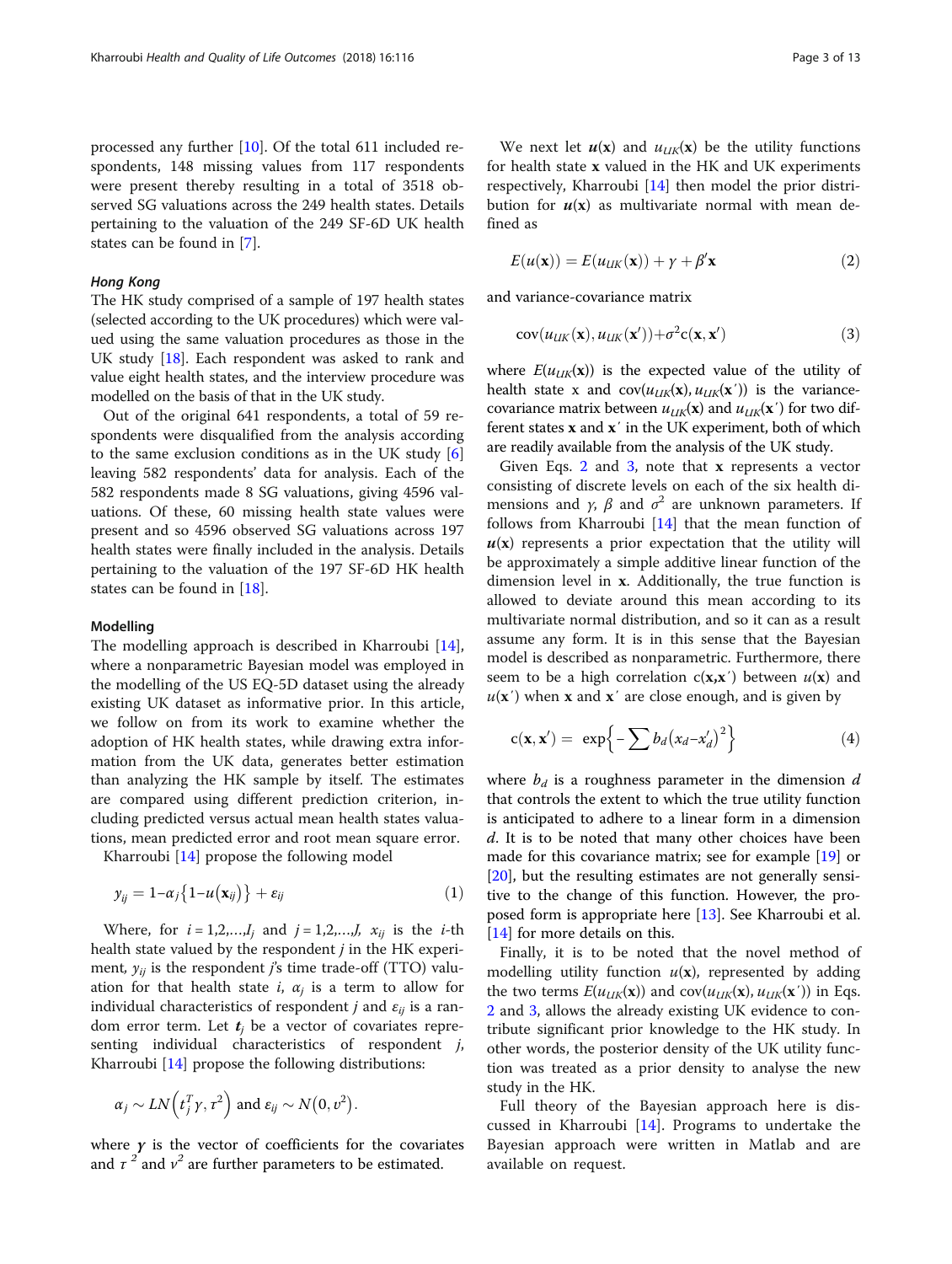## Results

The new modelling approach is now applied to the analysis of SF-6D HK study using the previously existing UK study (to be indicated by HK/UK model hereinafter). From a Bayesian prospective, the old posterior contains all that we know before seeing the new data, and so becomes the new prior distribution. Thus for our analysis, the posterior of the UK utility function becomes our prior for the analysis of the HK study. The estimates are compared to those estimated using the HK data excluding the UK data (to be indicated by HK model hereinafter) using different prediction criterion, including predicted versus actual mean health states valuations, mean predicted error, root mean square error along with the Bland-Altman agreement plots [[21\]](#page-12-0).

Figure 1 shows the HK predicted and observed mean valuations corresponding to the 197 health states evaluated in the sample along with the perfect health, sorted via the predicted valuations. Figure 1a shows the predicted (squared line) and actual (diamond marked line) mean valuations using the HK model. The line marked with triangles denotes the errors computed based on the difference between the two valuations. Figure 1b shows the corresponding results obtained using HK/UK model. Based on the plots it is apparent that the estimates of the HK/UK utilities for the various SF-6D health states are much more precise than those corresponding to the HK only results. These plots also reveal the HK model tends to under predict at low health state values (meaning the poor health states). However, this is not the case for the HK/UK model. Additionally, the plots suggest that the variations of the predictions are larger and so a high fluctuation and non-steady trend of the difference line, so this suggests that the HK/UK model is less susceptible to systematic bias.

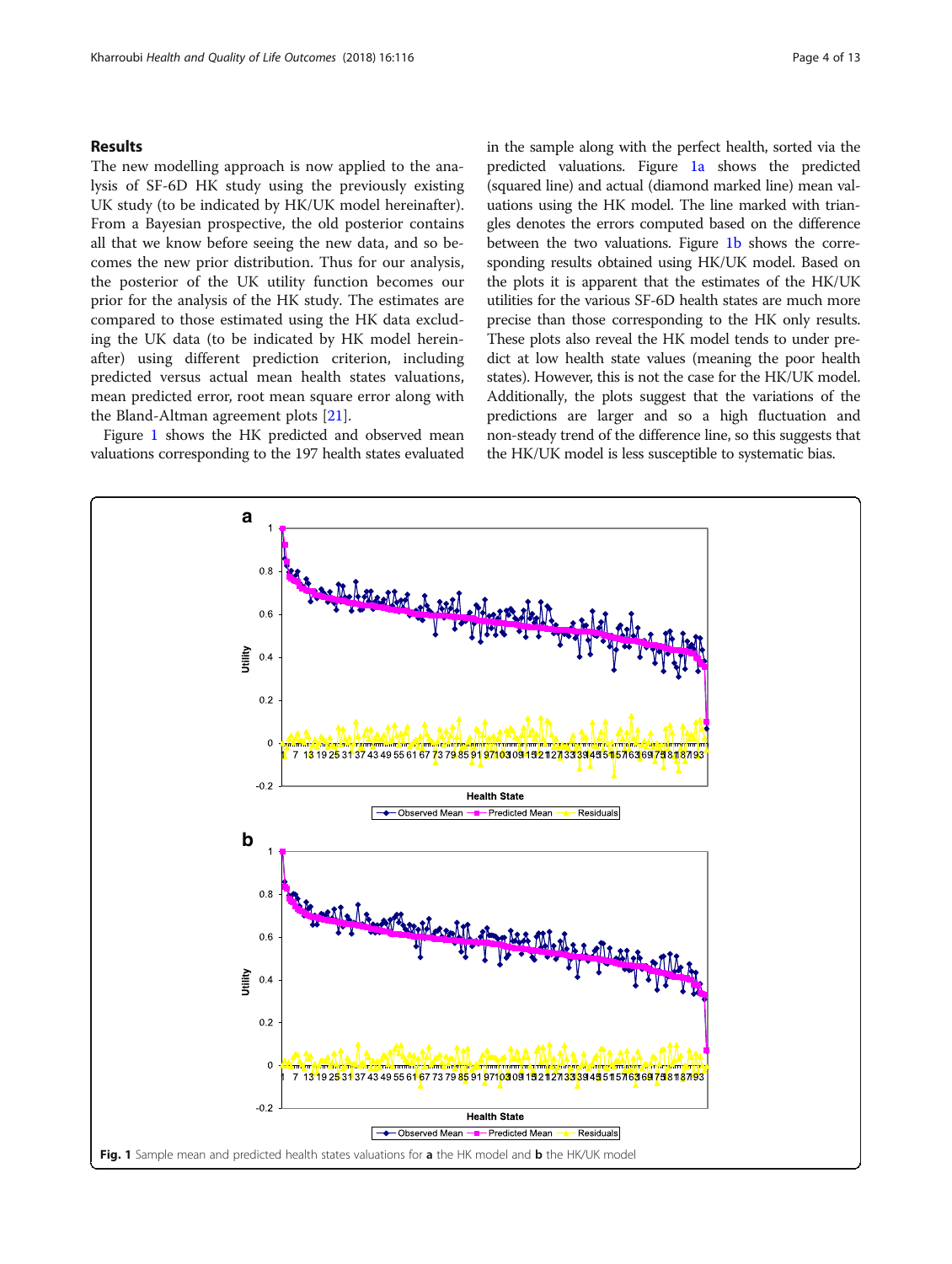Figure 2a and b depict the Bland–Altman agreement plots for HK and HK/UK models. In this context, the difference between the observed and predicted mean valuations is plotted against the mean of the difference (or the average bias). The solid line corresponds to the mean bias, whereas the dotted lines depict the 95% limits of agreement. For better visual judgment of how good the two valuations agree, the 95% limits-of-agreement lines are drawn. The narrower the range between these two limits, the better the agreement is. When comparing these two figures, we see that the HK/UK model reveals a better agreement as the length of the 95% limits of agreement is 0.163, i.e. narrower than that of the HK model of length 0.197. Additionally, the difference in mean bias between the two models is also obvious, with values of 0.0116 for the HK/UK model and 0.0175 for the HK model. Moreover, the differences standard deviation corresponding to

the HK/UK model is much smaller (0.0416) as compared to that corresponding to the HK model (0.0503), thereby vindicating the variations of the differences in Fig. 2a. On the other hand, the HK/UK model differences are well validated as observed in Fig. 2b.

Table [1](#page-5-0) provides the inferences for the utilities of the 197 states evaluated in the study along with the perfect health. Table [1](#page-5-0) displays the actual mean, the standard error corresponding to each health state for both models. The results for the population utilities from the UK that were treated as prior information in the HK/UK model are also provided. As depicted all through the 197 health states (excluding the perfect health state) presented in Table [1,](#page-5-0) it is evident that the HK/UK model has a better predictive performance compared to the HK model overall, and as a results it has a root mean square error (RMSE) of 0.045 whereas the HK model has an RMSE of 0. 051.

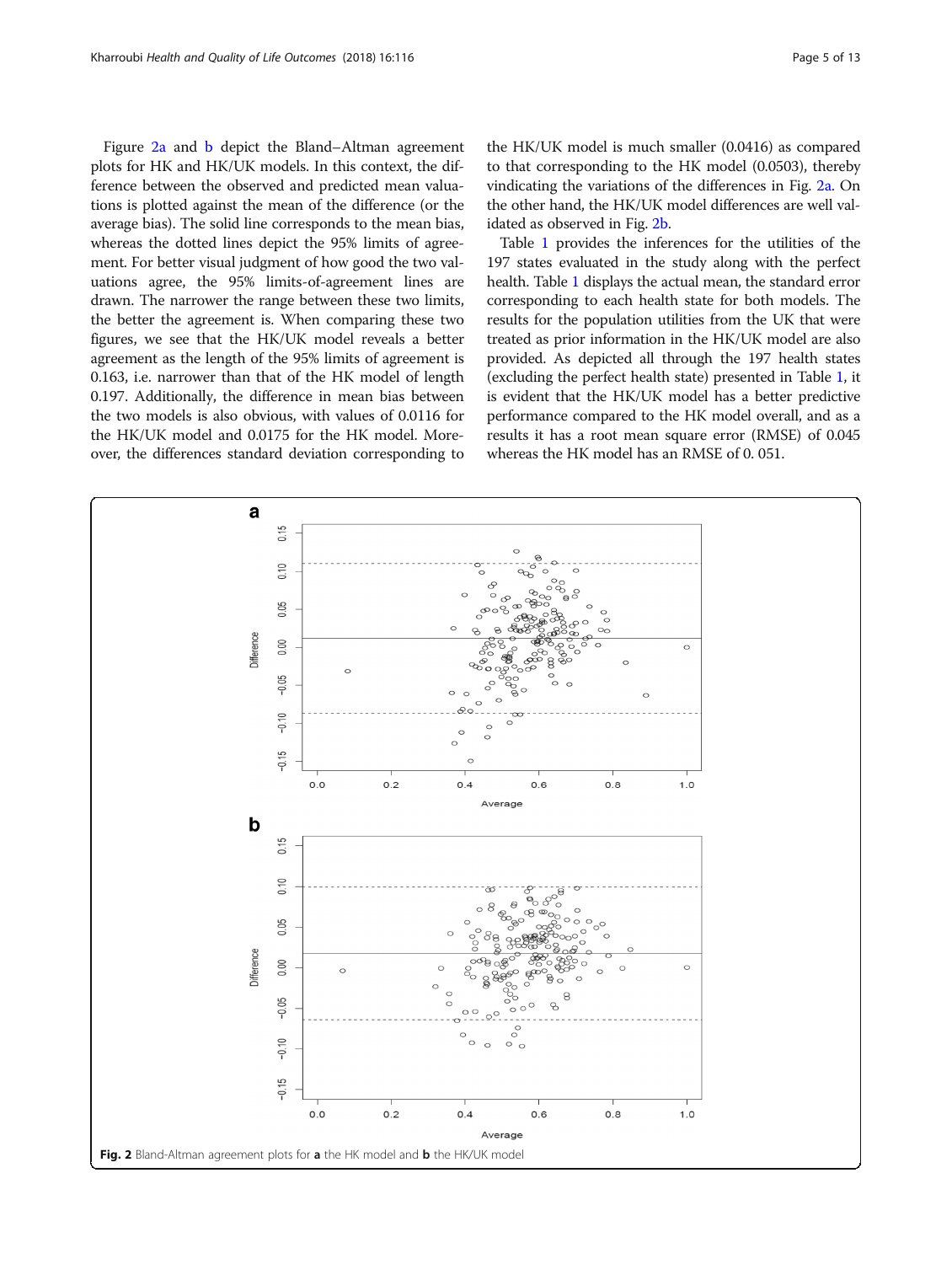| State X | Observed mean  | UK results     |                     | HK Model       |              | HK/UK Model    |              |  |
|---------|----------------|----------------|---------------------|----------------|--------------|----------------|--------------|--|
|         |                | Posterior mean | Posterior SD        | Posterior mean | Posterior SD | Posterior mean | Posterior SD |  |
| 111111  | $\overline{1}$ | 1              | $\mathsf{O}\xspace$ | $\mathbf{1}$   | $\mathbb O$  | $\mathbf{1}$   | $\circ$      |  |
| 111621  | 0.6492         | 0.7482         | 0.0345              | 0.6322         | 0.029        | 0.6652         | 0.0267       |  |
| 111645  | 0.5055         | 0.6169         | 0.0586              | 0.5568         | 0.0281       | 0.5384         | 0.0316       |  |
| 112153  | 0.6519         | 0.691          | 0.0577              | 0.6681         | 0.0293       | 0.6524         | 0.0326       |  |
| 112455  | 0.6777         | 0.6078         | 0.0515              | 0.635          | 0.0298       | 0.6274         | 0.0325       |  |
| 112613  | 0.7305         | 0.7049         | 0.0612              | 0.6636         | 0.0321       | 0.674          | 0.0364       |  |
| 112651  | 0.6288         | 0.6342         | 0.0614              | 0.6182         | 0.0335       | 0.5919         | 0.0366       |  |
| 113141  | 0.8022         | 0.7581         | 0.0643              | 0.7665         | 0.0287       | 0.7633         | 0.0322       |  |
| 113352  | 0.7441         | 0.6776         | 0.0523              | 0.7304         | 0.0262       | 0.7253         | 0.0282       |  |
| 113411  | 0.7324         | 0.7284         | 0.031               | 0.7208         | 0.0287       | 0.701          | 0.0255       |  |
| 113615  | 0.6685         | 0.6415         | 0.0677              | 0.6308         | 0.0334       | 0.6125         | 0.0401       |  |
| 113634  | 0.64           | 0.6017         | 0.0535              | 0.5971         | 0.0305       | 0.5902         | 0.0352       |  |
| 114631  | 0.7057         | 0.6754         | 0.056               | 0.6418         | 0.0343       | 0.6467         | 0.0376       |  |
| 115131  | 0.7243         | 0.7695         | 0.0704              | 0.7203         | 0.029        | 0.7193         | 0.0317       |  |
| 115211  | 0.7951         | 0.7738         | 0.0561              | 0.7739         | 0.0309       | 0.7802         | 0.0327       |  |
| 115251  | 0.6223         | 0.7148         | 0.074               | 0.6427         | 0.0287       | 0.6329         | 0.0318       |  |
| 115314  | 0.6788         | 0.779          | 0.0545              | 0.6585         | 0.0312       | 0.6731         | 0.0347       |  |
| 115355  | 0.5346         | 0.5859         | 0.0563              | 0.5649         | 0.0306       | 0.5396         | 0.0347       |  |
| 115432  | 0.6201         | 0.7091         | 0.06                | 0.6673         | 0.0265       | 0.6696         | 0.0287       |  |
| 115653  | 0.5728         | 0.5652         | 0.0561              | 0.5189         | 0.0308       | 0.494          | 0.0325       |  |
| 121212  | 0.8253         | 0.8275         | 0.0261              | 0.8452         | 0.0249       | 0.8259         | 0.0233       |  |
| 122233  | 0.6894         | 0.7475         | 0.034               | 0.6882         | 0.0273       | 0.6888         | 0.0273       |  |
| 122425  | 0.704          | 0.6784         | 0.0353              | 0.6764         | 0.0262       | 0.683          | 0.0268       |  |
| 124125  | 0.612          | 0.7292         | 0.0475              | 0.6194         | 0.0279       | 0.6158         | 0.029        |  |
| 125143  | 0.6505         | 0.6892         | 0.053               | 0.6515         | 0.0284       | 0.649          | 0.0301       |  |
| 125625  | 0.5478         | 0.5779         | 0.0663              | 0.5187         | 0.0326       | 0.4992         | 0.0374       |  |
| 131151  | 0.7621         | 0.7402         | 0.0725              | 0.7591         | 0.0293       | 0.767          | 0.0331       |  |
| 131331  | 0.7638         | 0.7629         | 0.0522              | 0.7103         | 0.0292       | 0.7071         | 0.0326       |  |
| 131542  | 0.7067         | 0.6181         | 0.0304              | 0.6407         | 0.0276       | 0.6118         | 0.0269       |  |
| 131555  | 0.5327         | 0.5832         | 0.0544              | 0.5345         | 0.0313       | 0.521          | 0.0349       |  |
| 132524  | 0.5983         | 0.6574         | 0.037               | 0.5944         | 0.0265       | 0.5819         | 0.0274       |  |
| 133132  | 0.7425         | 0.6942         | 0.0343              | 0.7093         | 0.0266       | 0.6978         | 0.0263       |  |
| 135155  | 0.6251         | 0.5947         | 0.0639              | 0.5928         | 0.032        | 0.5747         | 0.0365       |  |
| 135312  | 0.7            | 0.6992         | 0.0488              | 0.6814         | 0.0272       | 0.6802         | 0.0283       |  |
| 135435  | 0.655          | 0.5664         | 0.063               | 0.6194         | 0.0291       | 0.6114         | 0.0327       |  |
| 135633  | 0.5085         | 0.5848         | 0.0613              | 0.5205         | 0.0304       | 0.5014         | 0.0353       |  |
| 141215  | 0.7089         | 0.7227         | 0.0698              | 0.6916         | 0.0303       | 0.6843         | 0.035        |  |
| 142113  | 0.6585         | 0.6911         | 0.0543              | 0.7071         | 0.0277       | 0.6917         | 0.0294       |  |
| 142154  | 0.6821         | 0.6844         | 0.0373              | 0.6494         | 0.0281       | 0.6444         | 0.0274       |  |
| 142335  | 0.6654         | 0.6536         | 0.0529              | 0.6164         | 0.0294       | 0.6            | 0.0332       |  |
| 143641  | 0.5733         | 0.6151         | 0.0506              | 0.5495         | 0.0329       | 0.5461         | 0.0349       |  |
| 143654  | 0.5028         | 0.5487         | 0.0585              | 0.5145         | 0.0306       | 0.5018         | 0.0341       |  |
| 144341  | 0.5565         | 0.72           | 0.0279              | 0.5856         | 0.0275       | 0.6026         | 0.0243       |  |

<span id="page-5-0"></span>Table 1 Posterior inferences for utilities of the 197 health states valued in the empirical survey along with the perfect health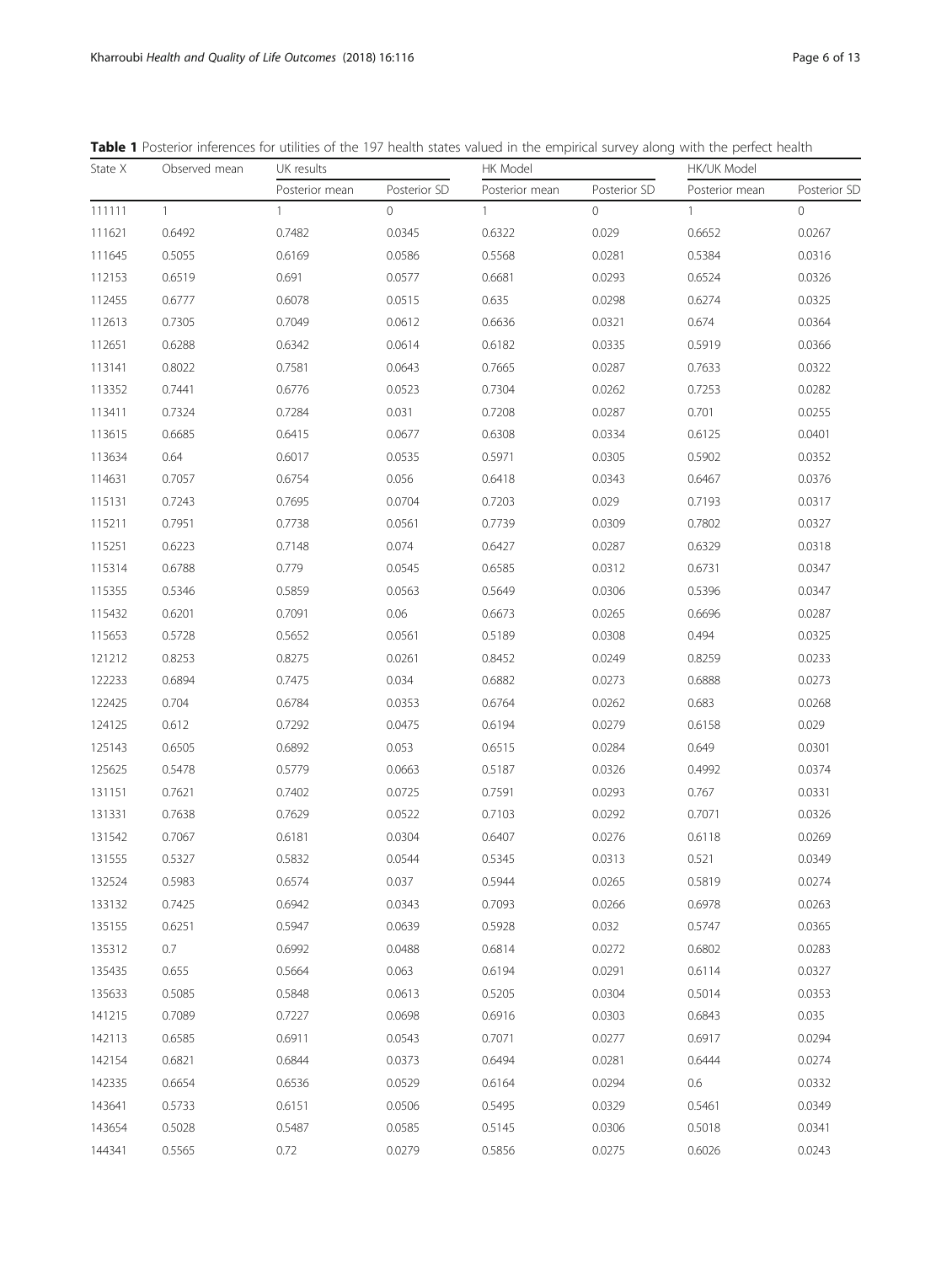| State X | Observed mean | UK results     |              | HK Model       |              | HK/UK Model    |              |  |
|---------|---------------|----------------|--------------|----------------|--------------|----------------|--------------|--|
|         |               | Posterior mean | Posterior SD | Posterior mean | Posterior SD | Posterior mean | Posterior SD |  |
| 144455  | 0.5676        | 0.5356         | 0.0643       | 0.5839         | 0.0299       | 0.5768         | 0.0352       |  |
| 144613  | 0.6916        | 0.6501         | 0.0583       | 0.6136         | 0.0334       | 0.6147         | 0.0385       |  |
| 145515  | 0.5903        | 0.617          | 0.0735       | 0.5834         | 0.0322       | 0.5786         | 0.0371       |  |
| 145621  | 0.6093        | 0.6233         | 0.0645       | 0.6026         | 0.0315       | 0.5952         | 0.0361       |  |
| 145645  | 0.5814        | 0.5077         | 0.0715       | 0.5391         | 0.0316       | 0.5427         | 0.0347       |  |
| 145652  | 0.5291        | 0.5334         | 0.0678       | 0.4771         | 0.0328       | 0.4634         | 0.0385       |  |
| 211111  | 0.8584        | 0.9197         | 0.0215       | 0.9219         | 0.0181       | 0.836          | 0.0205       |  |
| 211251  | 0.6738        | 0.7049         | 0.0631       | 0.6901         | 0.0278       | 0.6763         | 0.0299       |  |
| 211615  | 0.6206        | 0.6781         | 0.0713       | 0.6458         | 0.0307       | 0.6372         | 0.0357       |  |
| 211633  | 0.7051        | 0.6622         | 0.0527       | 0.62           | 0.0319       | 0.6129         | 0.0354       |  |
| 212145  | 0.6188        | 0.6927         | 0.0446       | 0.5961         | 0.0277       | 0.5851         | 0.0279       |  |
| 213323  | 0.6571        | 0.7761         | 0.0296       | 0.6767         | 0.0228       | 0.6946         | 0.0226       |  |
| 214435  | 0.5943        | 0.6291         | 0.0401       | 0.6097         | 0.0272       | 0.5997         | 0.0293       |  |
| 221452  | 0.6627        | 0.6237         | 0.0459       | 0.6727         | 0.0261       | 0.6585         | 0.0279       |  |
| 224612  | 0.6385        | 0.6256         | 0.0392       | 0.6217         | 0.0288       | 0.5986         | 0.0298       |  |
| 232111  | 0.7796        | 0.6987         | 0.0377       | 0.7564         | 0.0273       | 0.7304         | 0.0264       |  |
| 235224  | 0.6506        | 0.6486         | 0.0335       | 0.632          | 0.0271       | 0.6042         | 0.0274       |  |
| 241135  | 0.5824        | 0.702          | 0.0601       | 0.5989         | 0.0297       | 0.5758         | 0.0327       |  |
| 241531  | 0.6643        | 0.702          | 0.0352       | 0.6189         | 0.0275       | 0.625          | 0.027        |  |
| 243433  | 0.5053        | 0.702          | 0.0351       | 0.5941         | 0.0259       | 0.6017         | 0.026        |  |
| 243615  | 0.5913        | 0.6257         | 0.0643       | 0.5651         | 0.0301       | 0.5659         | 0.0332       |  |
| 244353  | 0.6976        | 0.61           | 0.0413       | 0.5863         | 0.0307       | 0.6613         | 0.034        |  |
| 311654  | 0.6581        | 0.5391         | 0.0452       | 0.5414         | 0.0336       | 0.6066         | 0.0365       |  |
| 312332  | 0.701         | 0.7472         | 0.0285       | 0.7068         | 0.0241       | 0.7146         | 0.0229       |  |
| 315123  | 0.5582        | 0.8043         | 0.0542       | 0.5361         | 0.0312       | 0.531          | 0.0325       |  |
| 315235  | 0.6161        | 0.7018         | 0.0542       | 0.5866         | 0.0291       | 0.585          | 0.0329       |  |
| 315341  | 0.6486        | 0.7105         | 0.0618       | 0.592          | 0.0307       | 0.5796         | 0.0359       |  |
| 315515  | 0.6064        | 0.6642         | 0.0363       | 0.5686         | 0.0295       | 0.5675         | 0.029        |  |
| 321122  | 0.7987        | 0.7638         | 0.0266       | 0.7525         | 0.0256       | 0.7451         | 0.0239       |  |
| 323644  | 0.4377        | 0.5362         | 0.0287       | 0.4567         | 0.0298       | 0.4148         | 0.0269       |  |
| 324155  | 0.6248        | 0.6015         | 0.0479       | 0.5536         | 0.0334       | 0.6095         | 0.0374       |  |
| 325433  | 0.5685        | 0.6875         | 0.0451       | 0.5845         | 0.0262       | 0.5754         | 0.0294       |  |
| 331115  | 0.6584        | 0.7288         | 0.0598       | 0.6649         | 0.0275       | 0.6621         | 0.0297       |  |
| 332411  | 0.6152        | 0.7217         | 0.0376       | 0.6523         | 0.0246       | 0.6607         | 0.0246       |  |
| 333135  | 0.631         | 0.6657         | 0.0349       | 0.6219         | 0.0284       | 0.6249         | 0.0278       |  |
| 333455  | 0.6131        | 0.5504         | 0.0448       | 0.5588         | 0.0315       | 0.5438         | 0.0352       |  |
| 334251  | 0.5031        | 0.6761         | 0.0532       | 0.5621         | 0.0266       | 0.5547         | 0.0289       |  |
| 341123  | 0.7389        | 0.7009         | 0.0393       | 0.6653         | 0.0296       | 0.6685         | 0.0289       |  |
| 341251  | 0.6023        | 0.679          | 0.067        | 0.6064         | 0.0307       | 0.59           | 0.0339       |  |
| 341414  | 0.7513        | 0.6751         | 0.0574       | 0.6503         | 0.0317       | 0.6535         | 0.0363       |  |
| 341634  | 0.5209        | 0.6174         | 0.0409       | 0.5463         | 0.0297       | 0.5454         | 0.0295       |  |
| 341651  | 0.6015        | 0.5904         | 0.0633       | 0.5401         | 0.0325       | 0.5338         | 0.0352       |  |

Table 1 Posterior inferences for utilities of the 197 health states valued in the empirical survey along with the perfect health (Continued)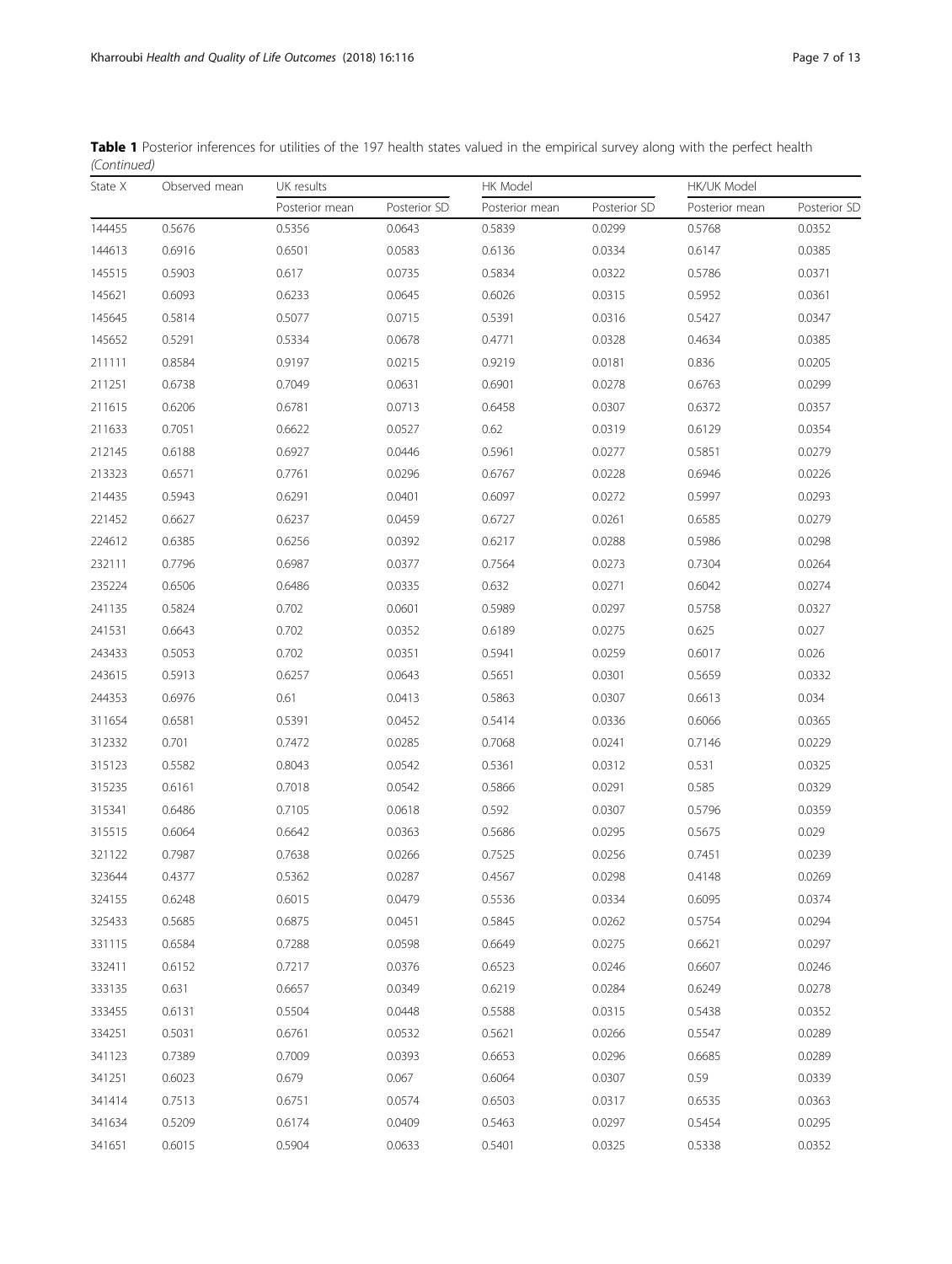| State X | Observed mean | UK results     |              | HK Model       |              | HK/UK Model    |              |  |
|---------|---------------|----------------|--------------|----------------|--------------|----------------|--------------|--|
|         |               | Posterior mean | Posterior SD | Posterior mean | Posterior SD | Posterior mean | Posterior SD |  |
| 342613  | 0.6672        | 0.6342         | 0.0526       | 0.589          | 0.0299       | 0.583          | 0.0334       |  |
| 343425  | 0.6307        | 0.6443         | 0.0405       | 0.5981         | 0.0284       | 0.5881         | 0.0303       |  |
| 344633  | 0.5002        | 0.6267         | 0.0395       | 0.493          | 0.0299       | 0.4787         | 0.0319       |  |
| 345153  | 0.4966        | 0.5875         | 0.0578       | 0.5378         | 0.0287       | 0.5242         | 0.0311       |  |
| 345355  | 0.4751        | 0.5101         | 0.0557       | 0.5036         | 0.0285       | 0.4895         | 0.0321       |  |
| 345411  | 0.6347        | 0.6506         | 0.0533       | 0.6302         | 0.0303       | 0.6019         | 0.0344       |  |
| 345535  | 0.6564        | 0.5436         | 0.0561       | 0.5377         | 0.0317       | 0.6356         | 0.036        |  |
| 345553  | 0.4538        | 0.5276         | 0.0527       | 0.4548         | 0.0307       | 0.4436         | 0.0345       |  |
| 411612  | 0.6595        | 0.6584         | 0.0634       | 0.6355         | 0.0305       | 0.6314         | 0.0332       |  |
| 412152  | 0.608         | 0.6558         | 0.0371       | 0.5804         | 0.0254       | 0.5715         | 0.0256       |  |
| 413212  | 0.6879        | 0.7402         | 0.0485       | 0.678          | 0.028        | 0.6757         | 0.0298       |  |
| 414355  | 0.5976        | 0.6335         | 0.0478       | 0.5634         | 0.0294       | 0.5588         | 0.0317       |  |
| 414522  | 0.7007        | 0.6612         | 0.0301       | 0.626          | 0.0303       | 0.6929         | 0.0299       |  |
| 415115  | 0.6264        | 0.7271         | 0.0617       | 0.5911         | 0.0321       | 0.592          | 0.0359       |  |
| 415313  | 0.5055        | 0.7889         | 0.0501       | 0.5672         | 0.0263       | 0.5795         | 0.0289       |  |
| 415453  | 0.5826        | 0.6483         | 0.0557       | 0.5458         | 0.0301       | 0.5477         | 0.0328       |  |
| 415651  | 0.5347        | 0.5696         | 0.069        | 0.4882         | 0.0334       | 0.474          | 0.0377       |  |
| 415655  | 0.4739        | 0.5087         | 0.0623       | 0.4259         | 0.0347       | 0.4026         | 0.0396       |  |
| 421314  | 0.6607        | 0.6689         | 0.0368       | 0.658          | 0.0253       | 0.6495         | 0.0261       |  |
| 421455  | 0.4016        | 0.6127         | 0.0383       | 0.5198         | 0.0275       | 0.4093         | 0.0286       |  |
| 421641  | 0.6118        | 0.635          | 0.0577       | 0.5533         | 0.0316       | 0.5464         | 0.0354       |  |
| 423435  | 0.6172        | 0.5985         | 0.0435       | 0.5564         | 0.0297       | 0.5321         | 0.0338       |  |
| 423615  | 0.6373        | 0.5506         | 0.0581       | 0.5312         | 0.0323       | 0.6111         | 0.038        |  |
| 425131  | 0.5312        | 0.6771         | 0.0551       | 0.5876         | 0.0253       | 0.5817         | 0.0273       |  |
| 431443  | 0.5838        | 0.638          | 0.0339       | 0.5927         | 0.0261       | 0.5889         | 0.0261       |  |
| 432621  | 0.6423        | 0.6468         | 0.0487       | 0.5754         | 0.0292       | 0.5735         | 0.0337       |  |
| 434211  | 0.6601        | 0.7068         | 0.0466       | 0.6409         | 0.0302       | 0.6375         | 0.0327       |  |
| 435335  | 0.6579        | 0.57           | 0.0499       | 0.5929         | 0.0295       | 0.5788         | 0.0337       |  |
| 441255  | 0.5133        | 0.5918         | 0.0522       | 0.5271         | 0.0324       | 0.5042         | 0.0346       |  |
| 441331  | 0.557         | 0.7049         | 0.0434       | 0.5765         | 0.0277       | 0.5772         | 0.0282       |  |
| 441615  | 0.4883        | 0.5871         | 0.0633       | 0.5209         | 0.0303       | 0.5033         | 0.0334       |  |
| 442655  | 0.353         | 0.5227         | 0.0536       | 0.4346         | 0.0301       | 0.4359         | 0.0327       |  |
| 443215  | 0.5719        | 0.6548         | 0.0352       | 0.5981         | 0.0272       | 0.5845         | 0.0267       |  |
| 443652  | 0.4431        | 0.5548         | 0.0564       | 0.4242         | 0.0312       | 0.4127         | 0.0353       |  |
| 444611  | 0.6854        | 0.6028         | 0.0592       | 0.5974         | 0.0312       | 0.5983         | 0.0345       |  |
| 445145  | 0.3405        | 0.552          | 0.0525       | 0.4903         | 0.0273       | 0.3726         | 0.0307       |  |
| 445233  | 0.4914        | 0.6384         | 0.0434       | 0.5801         | 0.0267       | 0.5741         | 0.0282       |  |
| 445615  | 0.4775        | 0.5487         | 0.0653       | 0.4665         | 0.0327       | 0.4409         | 0.0363       |  |
| 445641  | 0.5364        | 0.5241         | 0.0641       | 0.4739         | 0.033        | 0.4687         | 0.0378       |  |
| 511114  | 0.6239        | 0.6993         | 0.0379       | 0.64           | 0.0281       | 0.6376         | 0.0276       |  |
| 511435  | 0.6804        | 0.654          | 0.0546       | 0.6422         | 0.0298       | 0.6613         | 0.0306       |  |
| 511615  | 0.5991        | 0.5818         | 0.0725       | 0.5918         | 0.0313       | 0.5879         | 0.0372       |  |

Table 1 Posterior inferences for utilities of the 197 health states valued in the empirical survey along with the perfect health (Continued)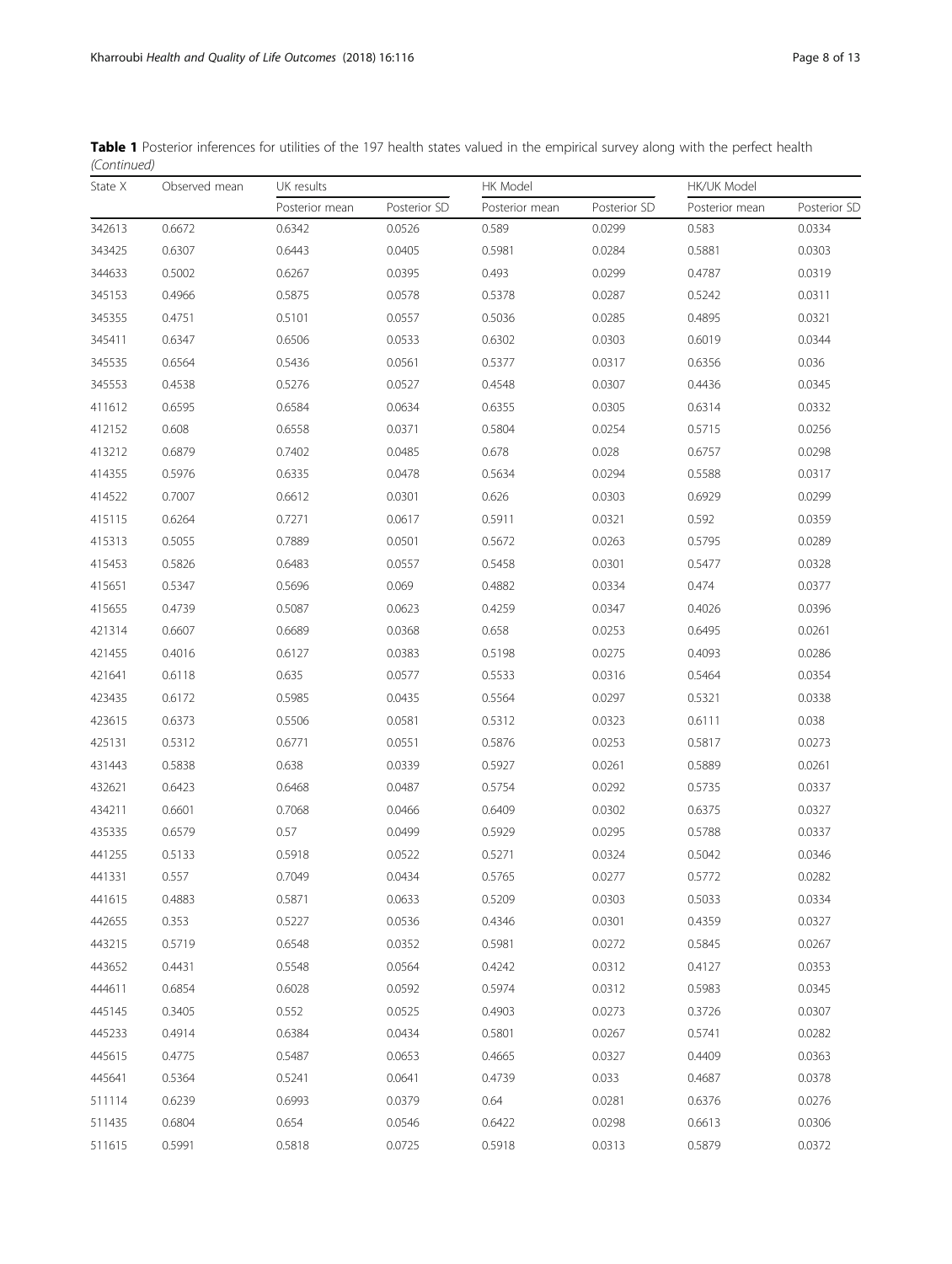| State X | Observed mean | UK results     |              | HK Model       |              | HK/UK Model    |              |  |
|---------|---------------|----------------|--------------|----------------|--------------|----------------|--------------|--|
|         |               | Posterior mean | Posterior SD | Posterior mean | Posterior SD | Posterior mean | Posterior SD |  |
| 511633  | 0.5805        | 0.5918         | 0.0611       | 0.5599         | 0.0298       | 0.5497         | 0.0349       |  |
| 512242  | 0.6013        | 0.6906         | 0.0324       | 0.5932         | 0.0255       | 0.5972         | 0.0261       |  |
| 513654  | 0.4584        | 0.5474         | 0.0525       | 0.4182         | 0.0328       | 0.4126         | 0.0361       |  |
| 515155  | 0.6677        | 0.5927         | 0.0618       | 0.5675         | 0.0348       | 0.6586         | 0.0395       |  |
| 522321  | 0.7164        | 0.6846         | 0.0324       | 0.6844         | 0.0264       | 0.6776         | 0.026        |  |
| 523551  | 0.6141        | 0.6201         | 0.0471       | 0.5167         | 0.0314       | 0.5206         | 0.0334       |  |
| 531635  | 0.5015        | 0.5323         | 0.0345       | 0.5003         | 0.0292       | 0.4633         | 0.0299       |  |
| 533415  | 0.5342        | 0.5848         | 0.0533       | 0.5228         | 0.0288       | 0.5086         | 0.0329       |  |
| 534113  | 0.5076        | 0.7106         | 0.0437       | 0.5266         | 0.0283       | 0.528          | 0.0293       |  |
| 541451  | 0.5194        | 0.6153         | 0.0626       | 0.5266         | 0.0286       | 0.5256         | 0.0325       |  |
| 543533  | 0.4771        | 0.674          | 0.0365       | 0.4745         | 0.0293       | 0.4834         | 0.0303       |  |
| 545115  | 0.5171        | 0.6074         | 0.0662       | 0.5582         | 0.0295       | 0.5545         | 0.0325       |  |
| 545151  | 0.5136        | 0.5474         | 0.0686       | 0.5256         | 0.0291       | 0.5225         | 0.0329       |  |
| 545353  | 0.5103        | 0.5243         | 0.0492       | 0.4303         | 0.0326       | 0.4147         | 0.0358       |  |
| 545422  | 0.6088        | 0.6351         | 0.0322       | 0.5954         | 0.0253       | 0.5688         | 0.0276       |  |
| 611154  | 0.5961        | 0.658          | 0.0636       | 0.5557         | 0.0329       | 0.5629         | 0.0354       |  |
| 611221  | 0.681         | 0.6667         | 0.0521       | 0.654          | 0.0319       | 0.6183         | 0.0344       |  |
| 611432  | 0.4712        | 0.6454         | 0.05         | 0.5706         | 0.0267       | 0.5654         | 0.0281       |  |
| 611454  | 0.3346        | 0.6146         | 0.0608       | 0.4466         | 0.0286       | 0.3353         | 0.0316       |  |
| 611621  | 0.5816        | 0.6112         | 0.0699       | 0.5529         | 0.0319       | 0.5447         | 0.0349       |  |
| 611645  | 0.4649        | 0.5249         | 0.0688       | 0.4731         | 0.031        | 0.4577         | 0.0354       |  |
| 611652  | 0.5207        | 0.5638         | 0.0616       | 0.437          | 0.034        | 0.4247         | 0.0383       |  |
| 612415  | 0.4566        | 0.5872         | 0.0632       | 0.5267         | 0.0292       | 0.5128         | 0.0327       |  |
| 613625  | 0.3453        | 0.5321         | 0.0646       | 0.4299         | 0.0298       | 0.4105         | 0.0345       |  |
| 614135  | 0.5587        | 0.6619         | 0.057        | 0.5224         | 0.0331       | 0.5247         | 0.0368       |  |
| 614434  | 0.4449        | 0.6497         | 0.0383       | 0.4615         | 0.0281       | 0.4682         | 0.0286       |  |
| 615253  | 0.6248        | 0.5737         | 0.0566       | 0.5308         | 0.0342       | 0.5269         | 0.0391       |  |
| 615315  | 0.5634        | 0.642          | 0.0628       | 0.5097         | 0.0334       | 0.5097         | 0.0369       |  |
| 615412  | 0.4129        | 0.6469         | 0.0544       | 0.5182         | 0.0282       | 0.5084         | 0.031        |  |
| 615451  | 0.4431        | 0.5666         | 0.0689       | 0.4499         | 0.0324       | 0.4353         | 0.0362       |  |
| 615455  | 0.4993        | 0.5404         | 0.0645       | 0.4753         | 0.0327       | 0.4723         | 0.0373       |  |
| 615614  | 0.4344        | 0.5683         | 0.0701       | 0.4885         | 0.0317       | 0.4952         | 0.0343       |  |
| 615631  | 0.5056        | 0.5247         | 0.0664       | 0.4574         | 0.0347       | 0.4338         | 0.0397       |  |
| 615653  | 0.381         | 0.5127         | 0.0681       | 0.356          | 0.0349       | 0.3388         | 0.039        |  |
| 621135  | 0.4934        | 0.6645         | 0.0605       | 0.5417         | 0.0291       | 0.535          | 0.032        |  |
| 622513  | 0.5108        | 0.5809         | 0.0392       | 0.529          | 0.0265       | 0.5069         | 0.0276       |  |
| 623155  | 0.4501        | 0.5938         | 0.0598       | 0.4784         | 0.0315       | 0.4631         | 0.0356       |  |
| 623353  | 0.4256        | 0.5718         | 0.043        | 0.4528         | 0.0318       | 0.4181         | 0.0346       |  |
| 624431  | 0.5694        | 0.5912         | 0.0379       | 0.53           | 0.0319       | 0.4933         | 0.033        |  |
| 624633  | 0.3082        | 0.551          | 0.0475       | 0.4345         | 0.0291       | 0.3316         | 0.0317       |  |
| 625141  | 0.5605        | 0.5561         | 0.0466       | 0.5398         | 0.0287       | 0.5047         | 0.0316       |  |
| 631315  | 0.5806        | 0.6157         | 0.0577       | 0.5403         | 0.0326       | 0.5223         | 0.0353       |  |

Table 1 Posterior inferences for utilities of the 197 health states valued in the empirical survey along with the perfect health (Continued)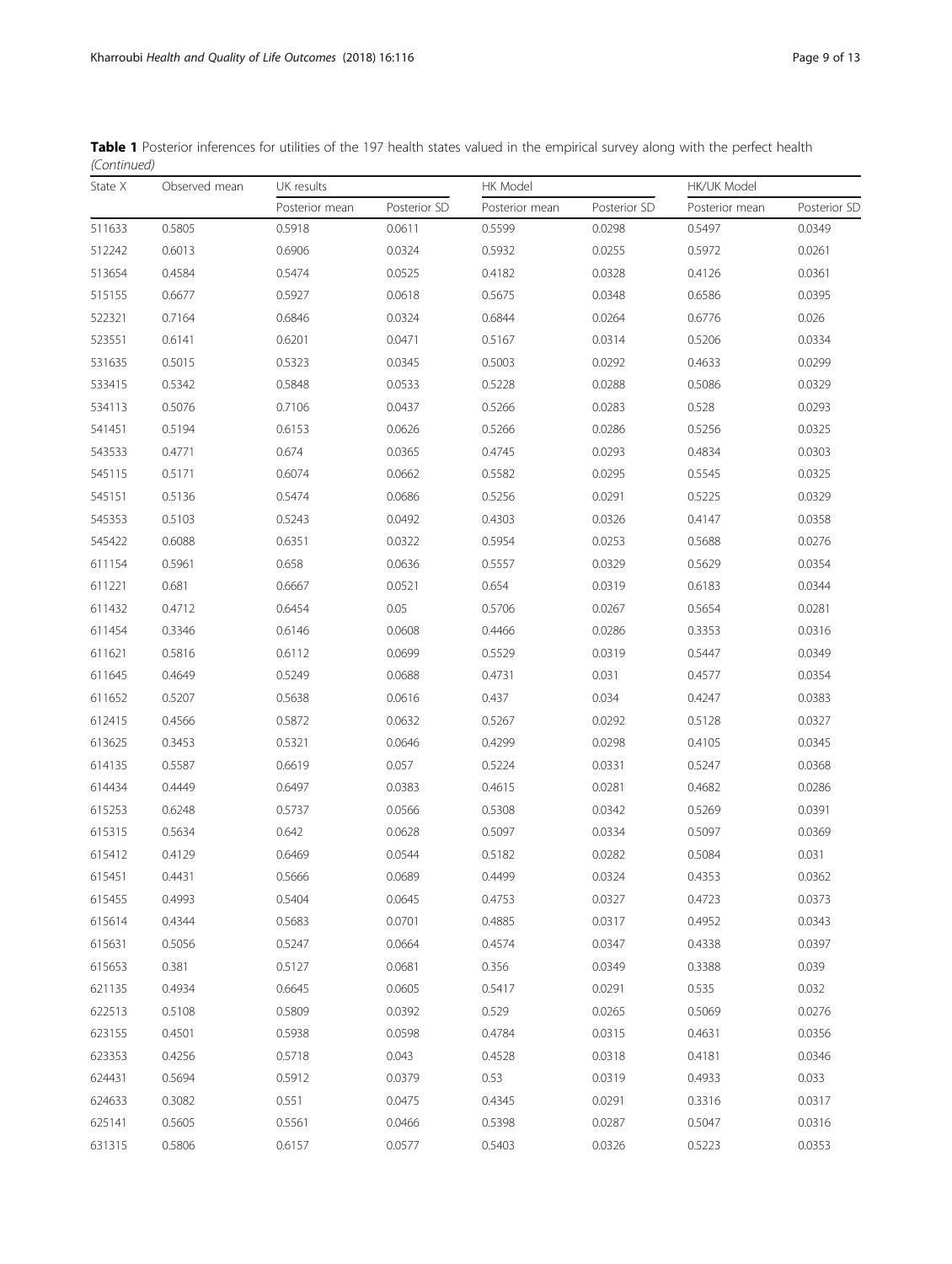Additionally, Table [1](#page-5-0) indicates other noteworthy differences between the HK and HK/UK models. For the pits state, for instance, the HK model predicts a value of 0.0983 albeit the actual average for this state is 0.067, whereas the HK/UK model attains a value of 0.0708. Furthermore, the standard deviations corresponding to the HK/UK model are smaller as a result of using the UK results as priors thereby providing a better estimate. Differences in performance based on monotonicity are also apparent. Of the total 18,000 health states defined by the SF-6D descriptive system, 10,000 health states were sampled at random without replacement. In theory, there are 6–12 health states adjacent to each state of the 10,000 health. Then, as

SD Standard Deviation

a result of selecting one health state at random from these 6-12 states, 10,000 adjacent pairs were obtained. Out of these 10,000 adjacent pairs, 20% display non-monotonicity in the HK model compared to 10% for the HK/UK model.

A more apparent presentation of the differences between the HK and HK/UK models is shown in Fig. [3](#page-10-0), which depicts the fitted values corresponding to the HK model (Fig. [3a\)](#page-10-0) and the HK/UK model (Fig. [3b](#page-10-0)) against the observed of the 198 health states, as well as the perfect predictions given by a 45° unity line (solid line). Theoretically, the fitted values from the two models are expected to lie roughly on the unity line. When compar-ing these two plots, it is clear from Fig. [3b](#page-10-0) that estimates

|             | Table 1 Posterior inferences for utilities of the 197 health states valued in the empirical survey along with the perfect health |  |  |  |  |  |  |
|-------------|----------------------------------------------------------------------------------------------------------------------------------|--|--|--|--|--|--|
| (Continued) |                                                                                                                                  |  |  |  |  |  |  |

| State X | Observed mean | UK results     |              | HK Model       |              | HK/UK Model    |              |  |
|---------|---------------|----------------|--------------|----------------|--------------|----------------|--------------|--|
|         |               | Posterior mean | Posterior SD | Posterior mean | Posterior SD | Posterior mean | Posterior SD |  |
| 631333  | 0.6175        | 0.6386         | 0.0462       | 0.5443         | 0.0315       | 0.5336         | 0.0354       |  |
| 631355  | 0.4479        | 0.5823         | 0.0354       | 0.4765         | 0.0287       | 0.4666         | 0.0285       |  |
| 631632  | 0.4974        | 0.5525         | 0.0519       | 0.5252         | 0.0307       | 0.5102         | 0.0345       |  |
| 632615  | 0.5484        | 0.5202         | 0.0608       | 0.4831         | 0.0307       | 0.4872         | 0.0349       |  |
| 633122  | 0.4986        | 0.6515         | 0.0338       | 0.5131         | 0.0278       | 0.5084         | 0.0266       |  |
| 633535  | 0.3343        | 0.5378         | 0.0419       | 0.3942         | 0.0303       | 0.3791         | 0.0336       |  |
| 633653  | 0.4335        | 0.5395         | 0.0522       | 0.3644         | 0.0335       | 0.3776         | 0.0378       |  |
| 635611  | 0.4001        | 0.5522         | 0.0674       | 0.4736         | 0.0314       | 0.4538         | 0.0347       |  |
| 635651  | 0.4884        | 0.4829         | 0.0732       | 0.3799         | 0.0378       | 0.4841         | 0.044        |  |
| 641114  | 0.6165        | 0.6874         | 0.0653       | 0.6008         | 0.0313       | 0.6049         | 0.0335       |  |
| 641132  | 0.4794        | 0.6094         | 0.0542       | 0.5182         | 0.0312       | 0.4904         | 0.034        |  |
| 641154  | 0.545         | 0.5742         | 0.064        | 0.5188         | 0.0339       | 0.5143         | 0.0374       |  |
| 641211  | 0.6294        | 0.6567         | 0.0652       | 0.5718         | 0.0348       | 0.5505         | 0.0385       |  |
| 641654  | 0.4842        | 0.5225         | 0.0658       | 0.4347         | 0.0348       | 0.4418         | 0.0392       |  |
| 642151  | 0.5356        | 0.5776         | 0.0712       | 0.5119         | 0.0318       | 0.5009         | 0.0351       |  |
| 642313  | 0.5499        | 0.6834         | 0.0541       | 0.5278         | 0.0311       | 0.5332         | 0.0334       |  |
| 642453  | 0.5104        | 0.5844         | 0.054        | 0.4419         | 0.0326       | 0.4334         | 0.0366       |  |
| 642612  | 0.4496        | 0.5594         | 0.0336       | 0.4965         | 0.0282       | 0.4698         | 0.0289       |  |
| 642651  | 0.3731        | 0.5104         | 0.0707       | 0.4346         | 0.0308       | 0.4282         | 0.035        |  |
| 643,125 | 0.5007        | 0.6217         | 0.0556       | 0.4801         | 0.033        | 0.4661         | 0.0371       |  |
| 643143  | 0.463         | 0.6039         | 0.0531       | 0.4581         | 0.0321       | 0.4588         | 0.0333       |  |
| 644614  | 0.4387        | 0.5614         | 0.0573       | 0.4161         | 0.0321       | 0.4004         | 0.0376       |  |
| 644631  | 0.416         | 0.533          | 0.0623       | 0.4415         | 0.0313       | 0.4276         | 0.0352       |  |
| 645132  | 0.601         | 0.577          | 0.0517       | 0.5009         | 0.0352       | 0.5749         | 0.0384       |  |
| 645154  | 0.4948        | 0.5184         | 0.0614       | 0.396          | 0.0334       | 0.4765         | 0.0379       |  |
| 645235  | 0.3724        | 0.551          | 0.0592       | 0.4562         | 0.0299       | 0.4649         | 0.0339       |  |
| 645415  | 0.6023        | 0.5517         | 0.069        | 0.4761         | 0.0354       | 0.5666         | 0.0407       |  |
| 645441  | 0.4085        | 0.5106         | 0.0632       | 0.4309         | 0.0314       | 0.4094         | 0.0351       |  |
| 645655  | 0.067         | 0.3575         | 0.0186       | 0.0983         | 0.0226       | 0.0708         | 0.0251       |  |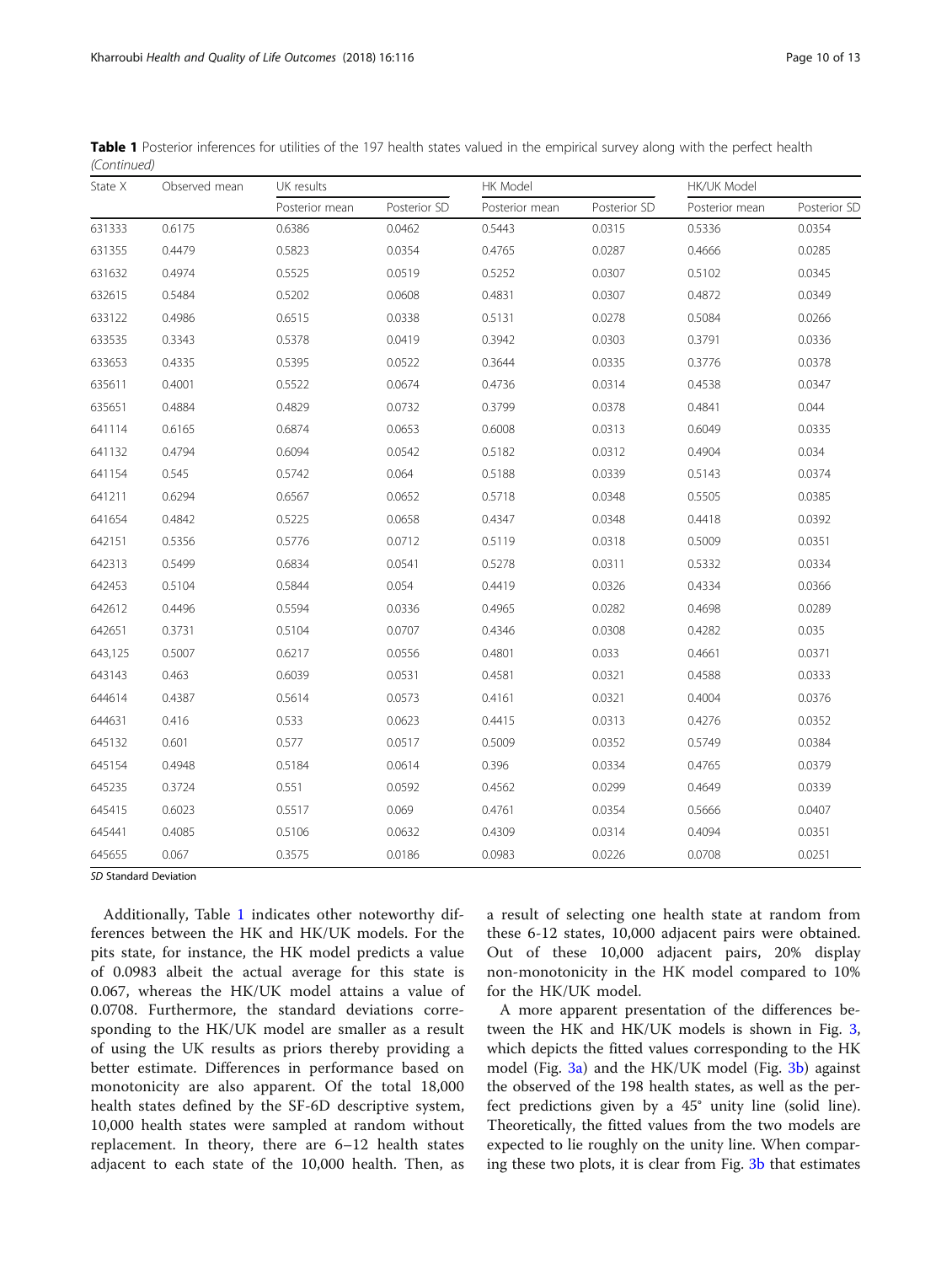from the HK/UK model tend to be more proximate to the perfect predictions line, in contrast to Fig. 3a, which depicts a larger scatter and the valuations deviate largely from the 45°theoretical line. As a result, we emphasize the fact that the HK/UK model provides predictions much more precisely than the HK model.

## **Discussion**

In this paper, we have applied a nonparametric Bayesian model to estimate the utility values of health states based on the SF-6D descriptive system. This model was undertaken in an effort to use the already existing information from one country to serve as an informative prior for a study in another. The methodology was applied to the HK SF-6D data set using the already available UK valuation, whereby the posterior of the UK utility function was used as a substantial prior to

evaluate the new HK study. The method given here is a replication of that used in modelling the US/UK data (the Kharroubi et al. [\[14,](#page-12-0) [15](#page-12-0)] articles describe this fully). Hence, though it does not present new methodological developments, it further accentuates the key point made in the Kharroubi et al. [[14,](#page-12-0) [15\]](#page-12-0) articles, i.e. the good performance of the new modelling approach.

Crucial assumption underlying the US/UK analyses (Kharroubi et al. [[14](#page-12-0), [15](#page-12-0)]) was that preferences of the UK population are in essence the same as those of the US; in addition to that both countries have plenty of data. The novelty of the analysis presented here was to explore the use of new modelling in the context of smaller countries with different population compositions, work, cultures, language, all of which can impact on the relative values given to different dimensions of health (for example, self-care and anxiety/depression) as

<span id="page-10-0"></span>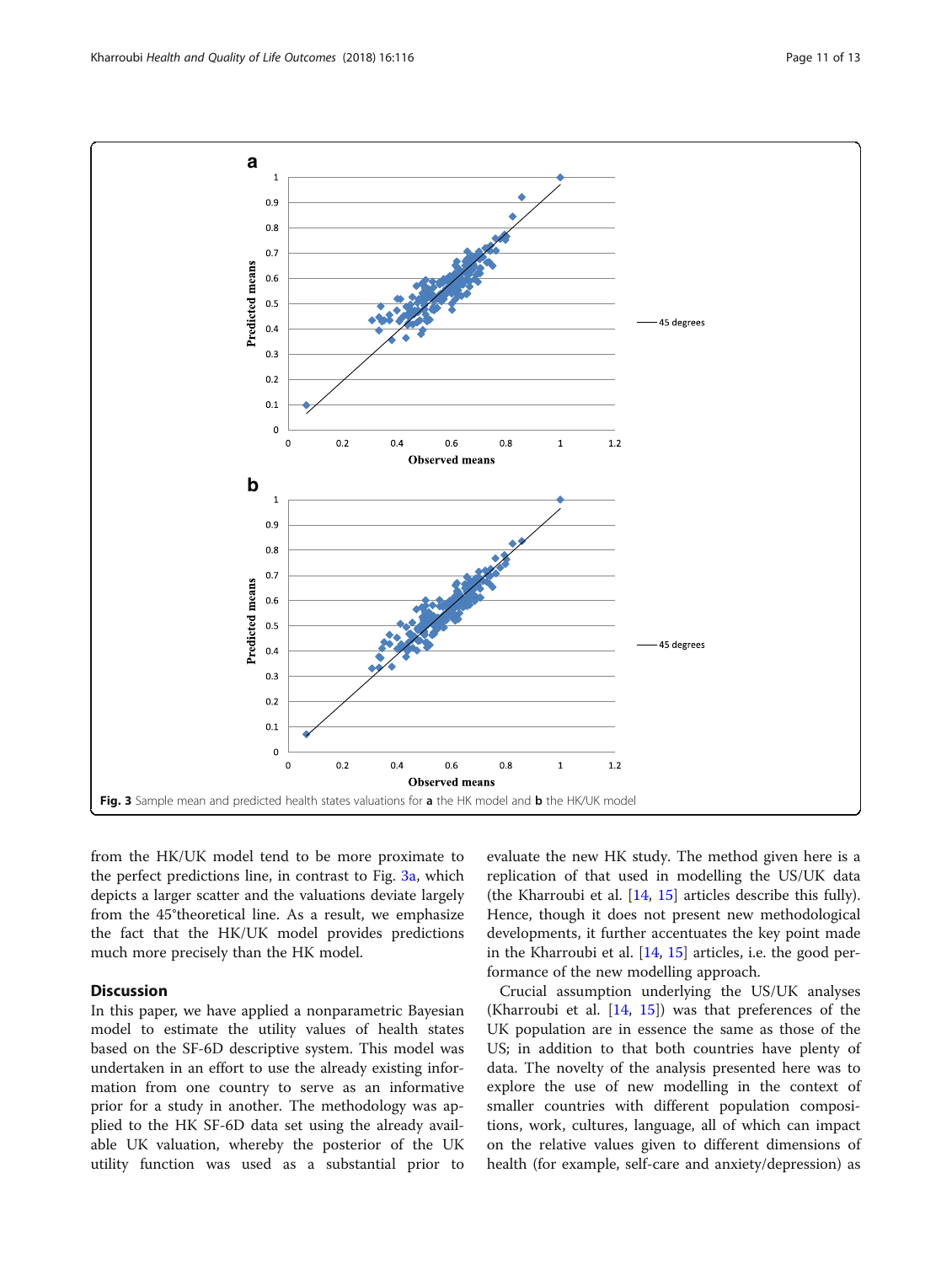well as where on the 1-0 full health-dead scale each health state lies. This is explored using a case study for SF-6D HK and UK data, where the HK valuations are modelled using the already existing UK dataset and the estimates are compared to the estimates generated modelling HK data alone. It is shown that the new modelling of the utility function permitted the already existing UK dataset to contribute significant prior belief to the HK analysis, and for this to enable the generalisability of this approach by making use of experience in a European country to aid the analysis of a study in another Asian country. Consequently, much more precise estimates of the HK utilities corresponding to the various SF-6D health states were obtained using the HK/UK model than would have been the case if the data from HK study was used on its own, yet respect the inherent monotonicity of the underlying utility measure even further. Cautious model diagnostics affirm that the HK/UK model performs well and better than the HK model.

The nonparametric Bayesian model offers a major added advantage: in the existence of lots of data on one country and limited on another, it permits the utilization of results of country 1 to improve those of country 2, and as such generated utility estimates of the second country will be much more precise than would have been the case if that country's data was collected and analyzed on its own. This in turn reduces the need for undertaking large surveys in every country using costly and more often time-consuming face to face interviews with techniques such as SG and TTO. To our knowledge, this concept hasn't been investigated properly yet, but clearly it has a lot of potential value. Further research is underway to assess this.

Experimental studies to develop valuations of health state descriptive systems like EQ-5D, HUI or SF-6D need to be conducted in different countries and such work is costly and is potentially wasteful. The work presented here suggests how making use of the already existing data as substantial prior information improve the accuracy of prediction, thereby reducing the number of states to be valued which in turn reduces the cost of cross-country valuation. Work on the demonstration of this idea in a smaller country setting is still in progress.

One limitation of this study is that, as many international agencies recommend the use of country own value sets to generate QALYs, it is unclear whether a value set generated using own country data modelled alongside another country's dataset would be acceptable. However, this may not be a concern if the estimates are accurate and the ordering of health states and location on the 1-0 full health-dead scale is similar to those achieved using a large scale valuation study.

Our basic model Eq. [1](#page-2-0) has the potential to allow for more than two countries to be analysed. Additionally, it would be possible to generalize Eqs. [2](#page-2-0) and [3](#page-2-0) to handle more than two countries. Indeed, we can generalize further to a generic form

$$
E(u(\mathbf{x})) = \sum_{k=1}^{n} E(u_k(\mathbf{x})) + \gamma + \beta' \mathbf{x}
$$

and variance-covariance matrix

$$
\sum_{k=1}^n \text{cov}(u_k(\mathbf{x}), u_k(\mathbf{x}')) + \sigma^2 c(\mathbf{x}, \mathbf{x}')
$$

where  $\sum_{k=1}^{n} E(u_k(\mathbf{x}))$  is the total mean utility of health state x and  $\sum_{k=1}^{n} cov(u_k(\mathbf{x}), u_k(\mathbf{x}'))$  is the total variancecovariance matrix between  $u_k(\mathbf{x})$  and  $u_k(\mathbf{x}')$  for two different states  $x$  and  $x'$ , all of which are readily available from the analysis of the  $n$  available countries data.

A final note regarding the potential impact of our study in terms of health and quality of life gains: Note from Table [1](#page-5-0) that health state 635,651, for instance, has an estimated health state utility value of 0.3799 from the HK model and 0.4841 from the HK/UK model. Thus, the difference in utility estimates is nearly 0.11. This could bring about an shift in QALYs from a treatment that prolongs life by 1 yr from 0.5 to 0.61. This implies that if a treatment costs 12,000, for example, the cost per QALY would decrease from £24,000 to £19,672, thereby it below the cost effectiveness threshold used by National Institute for Health and Clinical Excellence. In other words, it could influence whether or not a treatment is funded. Heijink et al. [\[22](#page-12-0)] found analogous impact of different valuation functions on QALYs.

## Conclusion

In conclusion, this novel method of modelling utility functions permitted the UK data to contribute considerable prior to the HK analysis. Consequently, estimates of the HK utilities for the various SF-6D health states could be generated much more precisely than would have been the case if the data from HK study was used alone. It is likely that this will prove to allow the need for much smaller studies compared to what has been employed when developing valuations for new countries. The promising results suggest that existing preference data could be combined with valuation study in a new country to generate preference weights, making own country value sets more achievable for low and middle income countries.

### Abbreviations

AQoL: Assessment of Quality of Life; EQ-5D: The EuroQol; HK: Hong Kong; HRQoL: Health-related quality of life; HUI: Health Utilities Index; LN(.,.): Log-Normal distribution; MLE: maximum likelihood estimator; MVH: Measurement and Valuation of Health; N("): Normal distribution; QALYs: Quality adjusted life years; QWB: Quality of well-being; RMSE: Root mean square error; SD: Standard deviation; SF-6D: Short form 6 dimensions health survey; SG: Standard gamble; TTO: Time trade-off; UK: United Kingdom; VAS: visual analogue scale

#### Acknowledgements

SAK would like to thank the University Research Bureau at the American University of Beirut, Lebanon for funding this study.